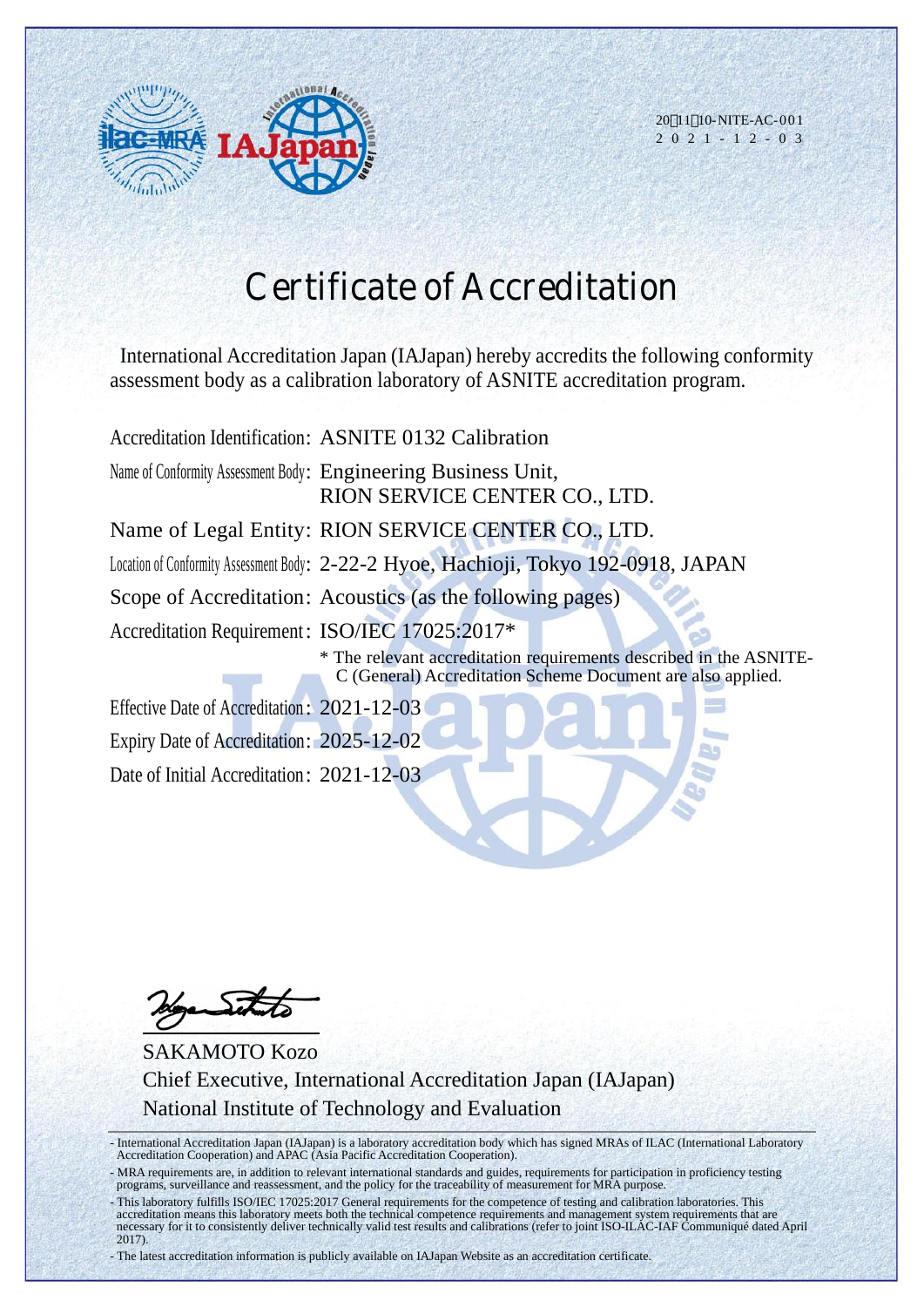## General Field of Calibration: Acoustics Date of Initial Accreditation of the Field: 2021-12-03 Laboratory's permanent facility/On-site Calibration: Laboratory's permanent facility Calibration and Measurement Capabilities

| Calibration Procedures# and<br>Type of Instruments/Materials<br>to be calibrated |                                    | Range                                                                                                            |                                  | <b>Expanded Uncertainty</b><br>(Level of Confidence<br>Approximately 95 %) |
|----------------------------------------------------------------------------------|------------------------------------|------------------------------------------------------------------------------------------------------------------|----------------------------------|----------------------------------------------------------------------------|
| Acoustic<br>Measuring<br>Equipment, etc.                                         | Sound Level Meter IEC 61672-3:2013 | JIS C 1509-3:2019<br>12 Acoustical signal tests of a<br>frequency weighting<br>125 Hz, 1000 Hz, 8000 Hz          | 125 Hz                           | $0.44$ dB                                                                  |
|                                                                                  |                                    |                                                                                                                  | 1000 Hz                          | $0.37$ dB                                                                  |
|                                                                                  |                                    |                                                                                                                  | 8000 Hz                          | $0.43$ dB                                                                  |
|                                                                                  |                                    | IEC 61672-3:2013<br>JIS C 1509-3:2019<br>13 Electrical signal tests of frequency<br>weightings<br>63 Hz 16000 Hz | 63 Hz                            | $0.26$ dB                                                                  |
|                                                                                  |                                    |                                                                                                                  | 125 Hz                           |                                                                            |
|                                                                                  |                                    |                                                                                                                  | 250 Hz                           |                                                                            |
|                                                                                  |                                    |                                                                                                                  | 500 Hz                           |                                                                            |
|                                                                                  |                                    |                                                                                                                  | $1$ kHz                          |                                                                            |
|                                                                                  |                                    |                                                                                                                  | $2$ kHz                          |                                                                            |
|                                                                                  |                                    |                                                                                                                  | 4 kHz                            |                                                                            |
|                                                                                  |                                    |                                                                                                                  | 8 kHz                            |                                                                            |
|                                                                                  |                                    |                                                                                                                  | 16 kHz                           |                                                                            |
|                                                                                  |                                    | IEC 61672-3:2013<br>JIS C 1509-3:2019<br>14<br>Frequency and time weightings at 1 kHz<br>1000 Hz                 |                                  | $0.10$ dB                                                                  |
|                                                                                  |                                    | IEC 61672-3:2013<br>JIS C 1509-3:2019<br>15<br>Long-term stability<br>1000 Hz                                    |                                  | $0.10$ dB                                                                  |
|                                                                                  |                                    | IEC 61672-3:2013<br>JIS C 1509-3:2019                                                                            | Level linearity<br>deviation     | $0.23$ dB                                                                  |
|                                                                                  |                                    | 16 Level linearity on the reference level<br>range<br>8000 Hz                                                    | 1 dB to 10 dB change<br>in level | $0.23$ dB                                                                  |
|                                                                                  |                                    | IEC 61672-3:2013<br>JIS C 1509-3:2019<br>17 Level linearity including the level range control<br>1000 Hz         |                                  | $0.23$ dB                                                                  |
|                                                                                  |                                    | IEC 61672-3:2013<br>JIS C 1509-3:2019<br>Toneburst response<br>18<br>4000 Hz                                     |                                  | $0.15$ dB                                                                  |